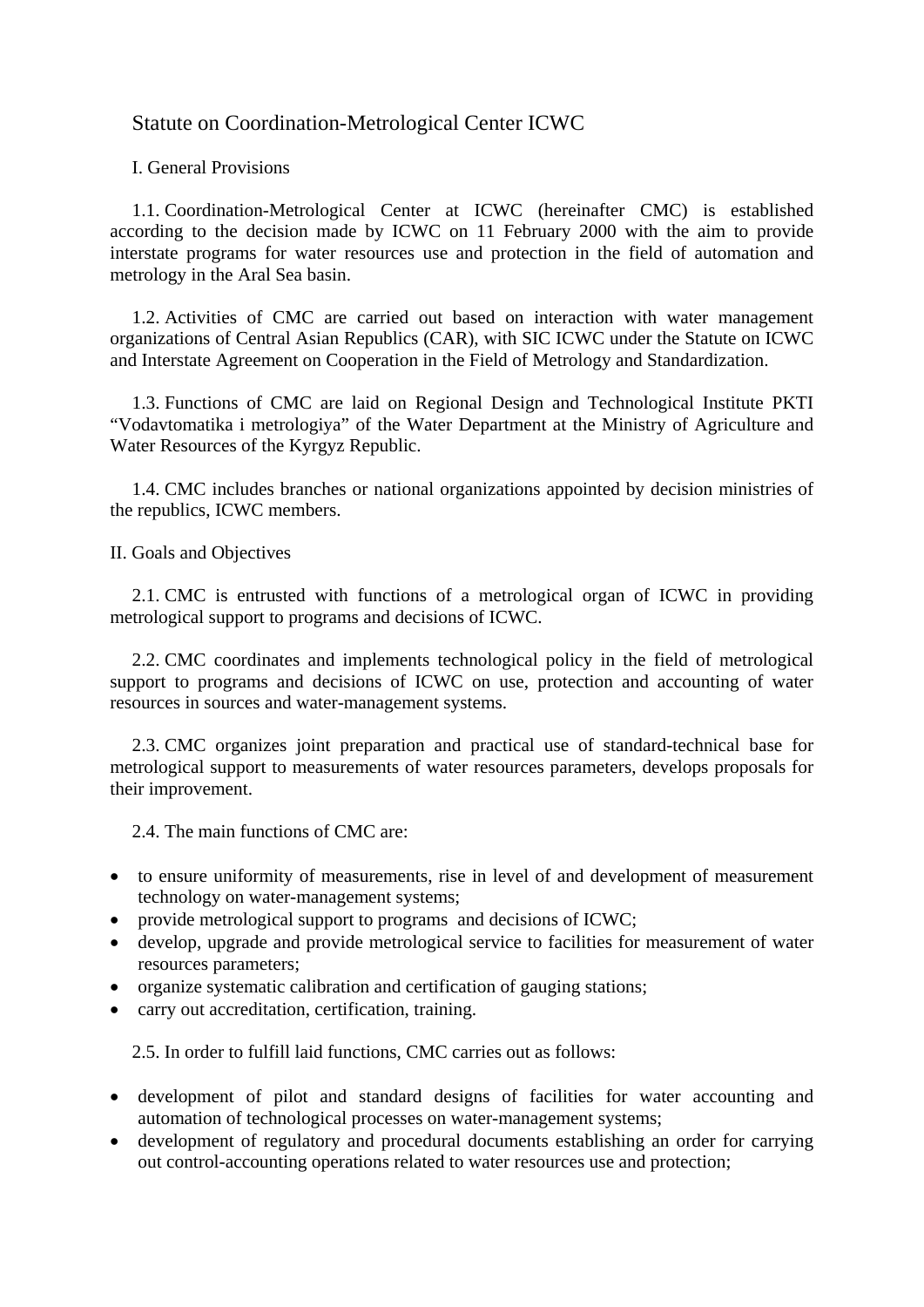- introduction of state-of-the-art measuring methods and instruments, automated controlmeasurement and comparison equipment;
- development and implementation of measures related to testing, calibration and metrological certification of measuring instruments being in use, newly developed or imported from abroad;
- coordination of measures for development, organization of manufacturing or purchase and delivery of standard measuring instruments and necessary comparison equipment for metrological services of water management organizations;
- coordination of activities, direct participation and methodical assistance in carrying out graduation, calibration and metrological certification of water-accounting facilities at points of interstate water allocation as well as at large hydraulic structures of interstate significance;
- coordination of measures for expanding the network of observation over qualitative and quantitative status of water resources in sources of interstate significance;
- coordination of measures for organizing repair and maintenance of automation and measurement facilities;
- metrological examination of water projects and standard-technical documentation;
- provision of water management organizations ICWC members with information on scientific and technical achievements, advanced experience, list of recommended measuring instruments and systems for their metrological servicing in the field of water resources control and accounting;
- participation in establishment of a common information base on standard-technical provision and certification of water-accounting points at sources and irrigation systems;
- accreditation of metrological (testing) services, certification of metrological production, training of specialists;
- participation in activities of interstate agencies on issues of metrology and standardization in water resources.

III. Activity Organization

3.1. CMC organizes its activities based on programs and decisions of ICWC, close cooperation with respective national organizations in CARs.

3.2. CMC interacts with water management organizations, standardization and metrology organizations, hydromet services, environmental and other agencies, and key national centers, national organizations and so on.

3.3. CMC has its publishing base for preparation and replication of normative documents and information leaflets with the aim to provide interested consumers on a commercial basis.

3.4. CMC organizes holding of meetings, workshops, conferences and others on issues of automation and metrological support to Central Asian countries, propagation of advanced experience.

3.5. CMC carries out foreign-economic activity with any countries on issues of automation, metrological control and accounting of water resources and technologies for water allocation in Central Asia region. The foreign-economic activity of CMC may include scientific-technical cooperation, entry to market of measuring and standard equipment, technologies and science-intensive services, foreign trade relations, attraction of sponsors and partners for fulfilling tasks stipulated in the present Statute.